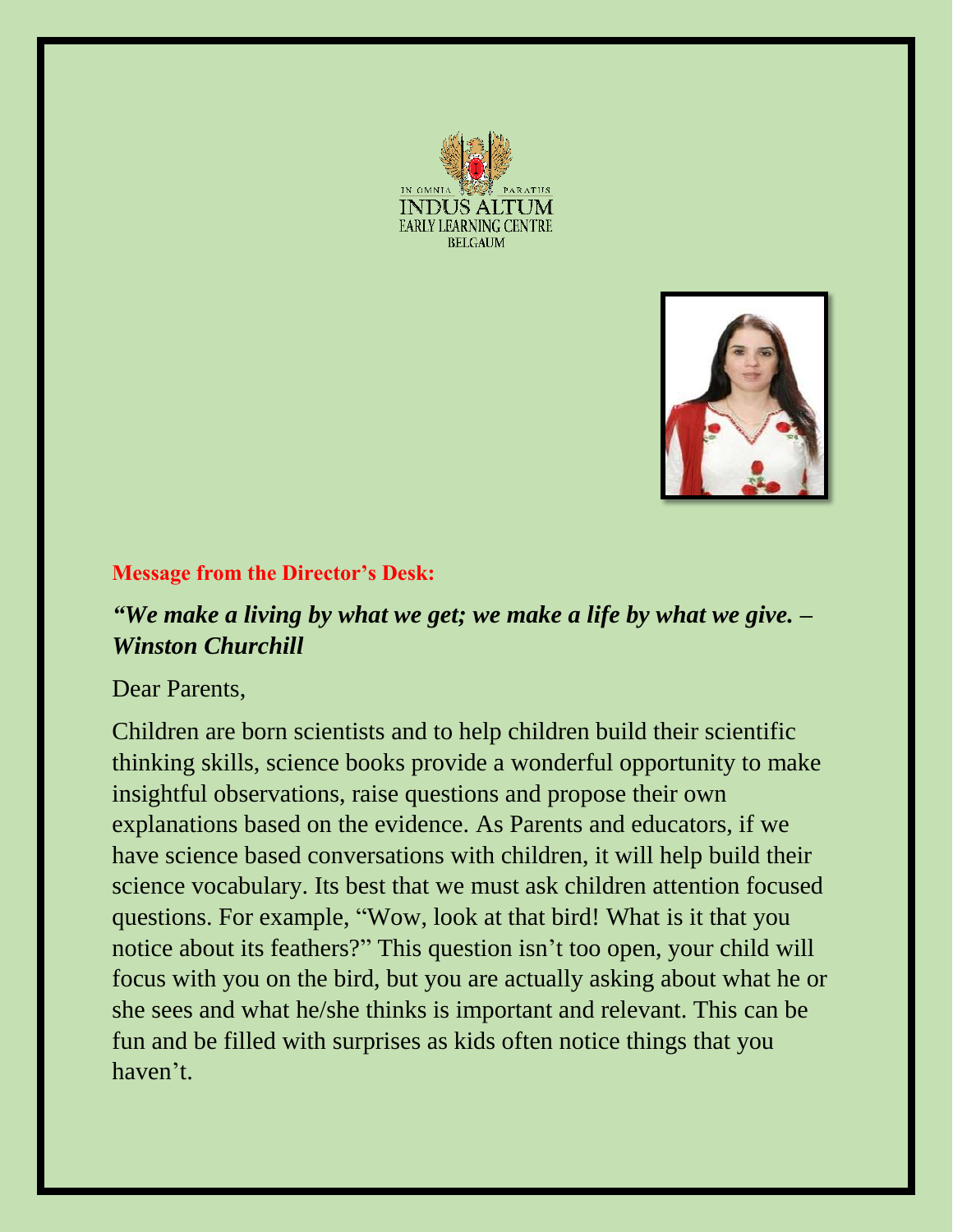It was a great engagement with the PP2 children in one such scientific discussion. They shared their posters with me on 'Saving Energy' and shared how they would help spread awareness about the importance of 'Energy'. They all agreed that we need to switch on lights and fans only when needed. To track the wastage of energy, PP2 children have decided to have an 'Energy Saver Leader' who would be responsible for tracking the wastage of energy and also share how we can save energy within the premises.

## **The Education World India Preschool Grand Jury Awards**

encourage and felicitate pre-schools which have introduced contemporary pedagogies and practices in early childhood care and education, especially in smaller non- metro towns and cities. Indus Altum Early Learning Centre has been ranked 2nd among India's Top 10 Preschools in the category of **'Future Ready Preschool.'** This award has been instituted to felicitate preschools making extraordinary efforts to introduce innovative 21st Century practices in early childhood education.